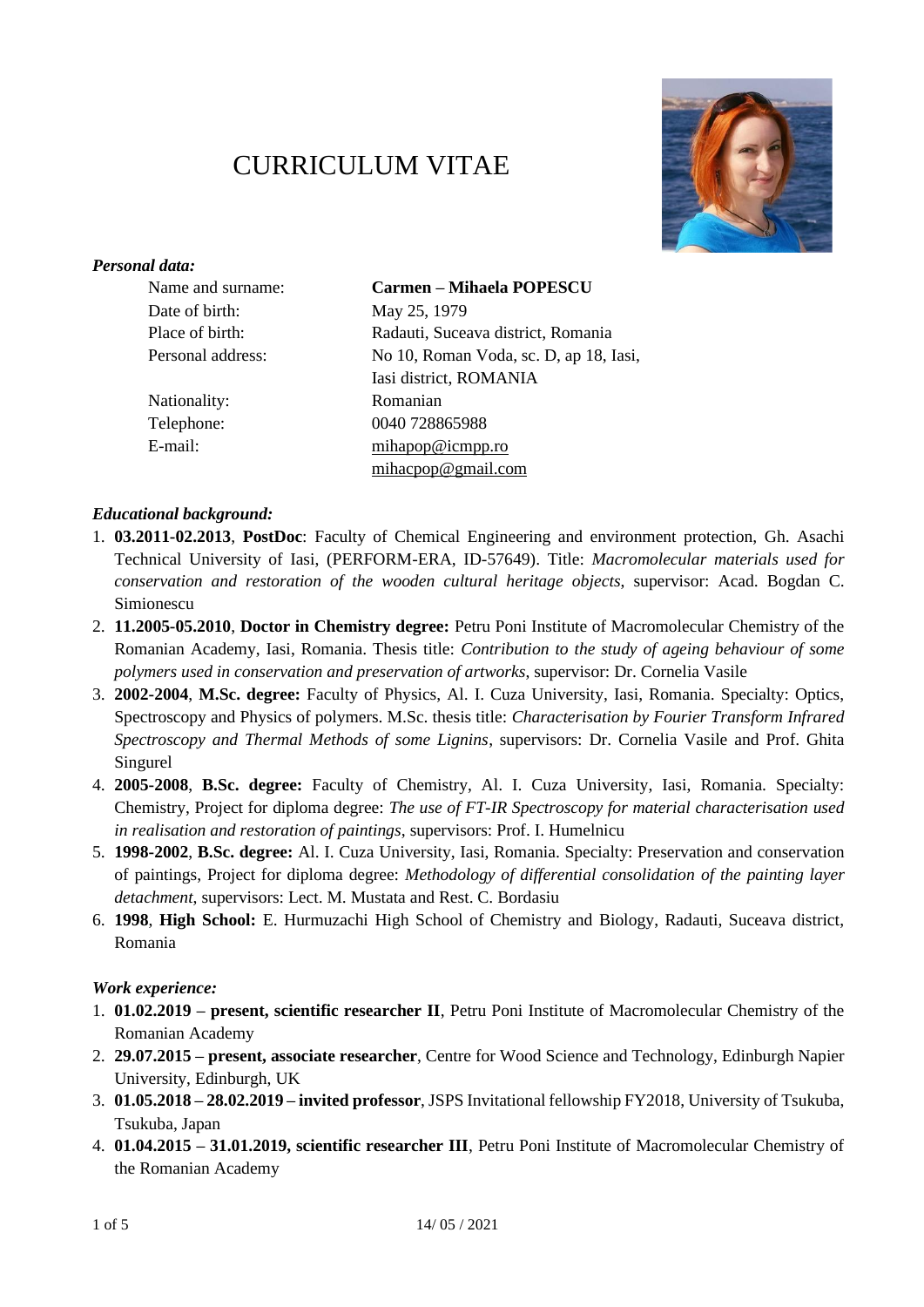- 5. **01.08.2011 – 31.03.2015, scientific researcher**, Petru Poni Institute of Macromolecular Chemistry of the Romanian Academy
- 6. **01.11.2005 – 31.07.2011, research assistant**, Petru Poni Institute of Macromolecular Chemistry of the Romanian Academy

| <b>Foreign language knowledge:</b> English – advanced |                            |
|-------------------------------------------------------|----------------------------|
|                                                       | $French-intermediate$      |
|                                                       | $Italian - beginner$       |
|                                                       | <i>Japanese</i> - beginner |

*Main scientific interest***:** bio-based (nano)composites; formulations with superhydrophobic and antibacterial properties for wood, wood based products and other organic substrate protection, cellulose nanocrystals and silica based nano-composites, Pickering emulsion polymerization; degradation processes affecting historic wood; the effect of different degradative factors (fungi, temperature, humidity and UV light) and the degradation/ageing mechanisms involved in wood and polymers degradation; thermal and chemical modification of wood

*Experience experimental techniques***:** mid (FT-IR) and near infrared (NIR) spectroscopy and chemometric techniques, two dimensional correlation spectroscopy (2D-COS), X-ray diffraction, solid state 13C CP/MAS NMR spectroscopy, optical and electronic microscopy, thermal analysis methods (TG-DTG, DSC), dynamic water vapour sorption (DVS), non-destructive ultrasonic time-of-flight measurements

## *Specialization:*

- 1. **15.08–17.12.2004**: *special research student*, JASSO Short-term student exchange promotion program (Inbound) scholarship, research with *Prof. Yusaku Sakata*, Department of Applied Chemistry, Faculty of Engineering, Okayama University, Okayama, Japan
- 2. **31.05–19.06.2005**: *visiting research student*, STSM COST E41, research with *Dr. Galina Telysheva*, Latvian State Institute of Wood Chemistry, Riga, Latvia
- 3. **08–22.03.2009**: *visiting research student*, STSM COST E54, research with *Dr. Tomas Larsson*, Innventia AB, Stockholm, Sweden.
- 4. **01–15.05.2011**: *visiting researcher*, STSM COST FP0904, research with *Prof. Parviz Navi and Dr. Julien Froidevaux*, Bern University of Applied Sciences, Biel/Bienne, Switzerland.
- 5. **05.10–16.12.2011**: *visiting researcher*, PERFORM-ERA "Postdoctoral Performance for Integration in the European Research Area" (ID-57649), financed by the European Social Fund and the Romanian Government, collaboration with *Prof. Callum Hill*, Centre of Wood Science and Technology, Edinburgh Napier University, Edinburgh, UK
- 6. **08-11.03.2012**: *visiting researcher*, PERFORM-ERA "Postdoctoral Performance for Integration in the European Research Area" (ID-57649), financed by the European Social Fund and the Romanian Government, collaboration with *Prof. Bernhard Lendl,* Institute of Chemical Technologies and Analytics, Vienna University of Technology, Vienna, Austria
- 7. **04.07–02.08.2012**: *visiting researcher*, The Royal Society of Edinburgh International Exchange Programme, collaboration with *Prof. Callum Hill* and *Dr. Daniel Ridley-Ellis*, Centre of Wood Science and Technology, Edinburgh Napier University, Edinburgh, UK
- 8. **24-31.08.2012**: v*isiting researcher*, PERFORM-ERA "Postdoctoral Performance for Integration in the European Research Area" (ID-57649), financed by the European Social Fund and the Romanian Government, collaboration with *Dr. Eduard Fron*, Faculty of Chemistry, Molecular Imaging and Photonics Department, KU Leuven, Leuven, Belgium
- 9. **22.09–22.11.2012**: *visiting researcher*, PERFORM-ERA "Postdoctoral Performance for Integration in the European Research Area" (ID-57649), financed by the European Social Fund and the Romanian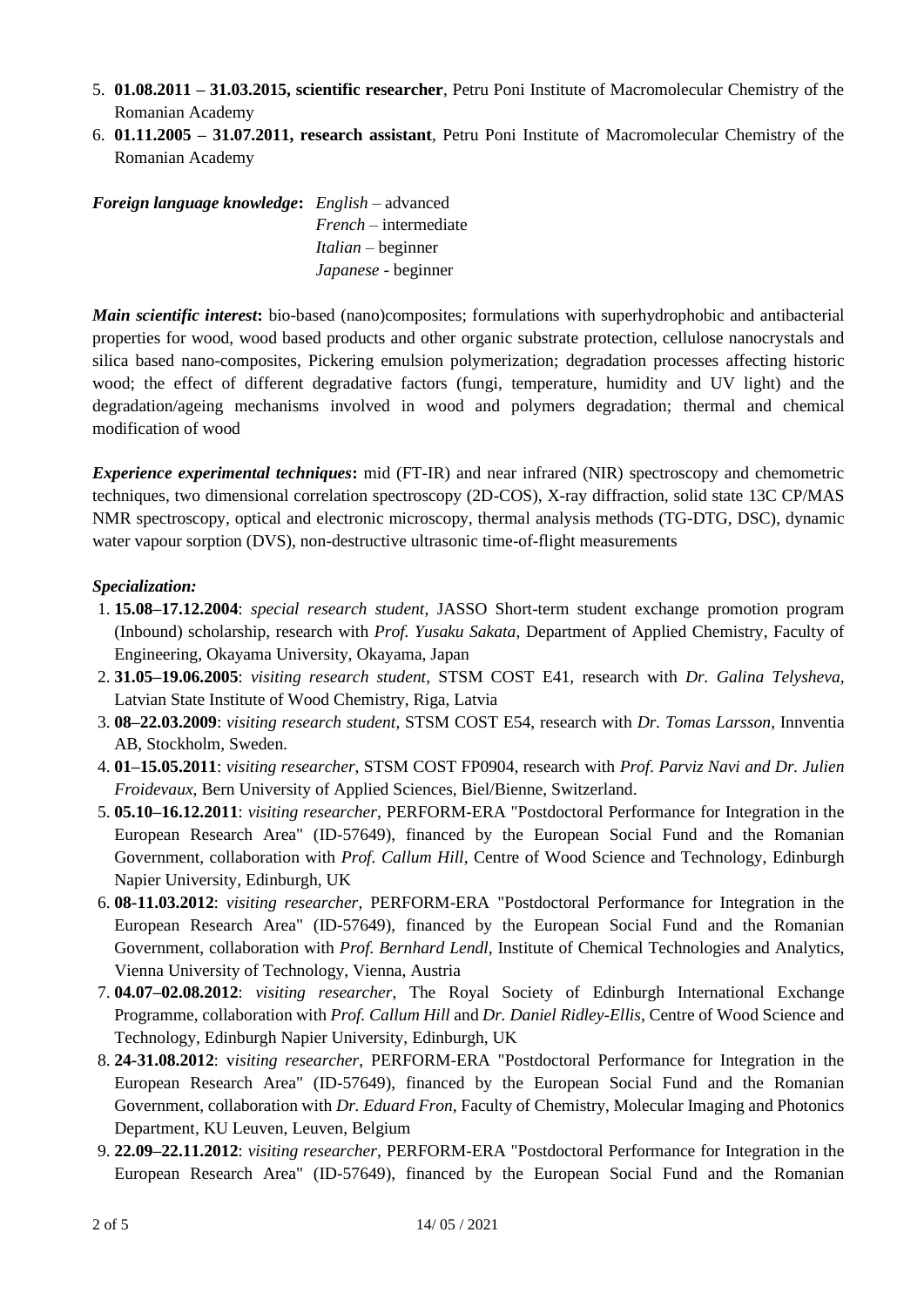Government, collaboration with *Prof. Martin Moeller*, DWI at RWTH Aachen University, Aachen, Germany

- 10. **07.01–08.02.2014**: *visiting researcher*, STSM COST FP1006, research with *Dr. Graham Ormondroyd* and *Prof. Callum Hill*, The BioComposites Centre, Bangor University, Bangor, UK.
- 11. **23-28.03.2014**: *visiting researcher*, STSM COST FP0904, research with *Prof. Parviz Navi* Laboratory, Bern University of Applied Sciences, Biel/Bienne, Switzerland.
- 12. **30.03–05.04.2014**: *visiting researcher*, collaboration with *Dr. Erik Larnoy*, Norsk Institutt for Skog og Landskap, Ås, Norway
- 13. **07.04–03.05.2014**: *visiting researcher*, STSM COST FP1205, research with *Prof. Wim Thielemans* at the KU Leuven, Campus Kortrijk in Kortrijk, Belgium.
- 14. **28.04–11.05.2015**: *visiting researcher*, STSM COST FP1105, research with *Dr. Erik Larnøy* at the Norwegian Forest and Landscape Institute, Ås, Norway.
- 15. **04.10 – 20.12.2015**: *visiting researcher*, STSM COST FP1205, research with *Dr. Mats Westin* and *Dr. Dennis Jones* at the SP Technical Research Institute of Sweden, Boras and Stockholm, Sweden.
- 16. **04.07– 15.08. 2016**: *visiting researcher*, STSM COST FP1404, research with *Prof. Holger Militz* at the Institute of Wood Biology and Wood Technology of the Georg-August-University of Göttingen, Göttingen, Germany.
- 17. **25-31.03.2018**: *visiting researcher*, STSM COST FP1407, research with *Prof. Lauri Rautkari* at Aalto University, Helsinki, Finland.

*Training courses/schools:* on *molecular spectroscopy* (2003-2004, Romania); *polymer spectroscopy* (2002- 2004, Romania); *wood extractives in pulping and papermaking* (2006, Finland); *biotechnology for bioethanol production* (2009, Sweden); *project management* (2010, Romania); *thermo-hydro-mechanical treatments of wood: theory and practice* (2011, Switzerland); *chemometrics* (2011, Estonia); *advances in biomaterials*(2012, Austria); *bringing new functions to wood through surface modification* (2012, Austria); *finishing of the surface of thermally modified wood with UV lacquer products - theory and practice* (2013, Poland); *X-ray tomography and service life prediction* (2013, Belgium); *chemical and property changes in wood during THM-treatment* (2013, Finland); *durability studies in the field - assessment and evaluation* (2013, Germany); *dendrochronological dating of music instruments* (2015, Slovenia); *fire design of wood and other bio-based building products* (2016, UK); *product development from renewable resources, a hands-on workshop with leading experts on utilization of fibres from renewable resources* (2017, Denmark)

## *Organizational experience:*

- 1. **28-29.06.2010** *Eco-Sustainable Food Packaging Based on Polymer Nanomaterials, COST Action FA0904Conference and WGs Meeting*, Iasi, Romania (Organising Committee Member)
- 2. **03-05.05.2012** *IVth European Symposium on Religious Art, Restoration and Conservation*, Iasi, Romania (Organising Committee Member)
- 3. **09-11.04.2013** *Evaluation, processing and predicting of THM treated wood behaviour by experimental and numerical methods, COST Action FP0904Conference*, Iasi, Romania (Scientific Advisory Committee and Organising Committee Member)
- 4. **27-28.01.2014** *WoodMusICK Opening Conference*, Paris, France (Scientific Advisory Committee)
- 5. **30.09-01.10.2014** *Multidisciplinary Approach to Wooden Musical Instruments Identification, WoodMusICK Conference*, Cremona, Italy (Scientific Advisory Committee)
- 6. **10-11.03.2015** *Advances in cellulose processing and applications –research goes to industry. Joint Working Groups & Management Committee meetings of COST Action FP1205*, Iasi, Romania(Scientific Advisory Committee and Organizing Committee Member)
- 7. **09-10.09.2015** *Effects on playing on early and modern musical instruments*, *WoodMusICK Conference*, London, UK (Scientific Advisory Committee)
- 8. **13-14.10.2016** 2<sup>nd</sup> International EPNOE Junior Scientists Meeting, FuturePerspectives in *Polysaccharide Research*, Sophia Antipolis, France (Scientific Committee)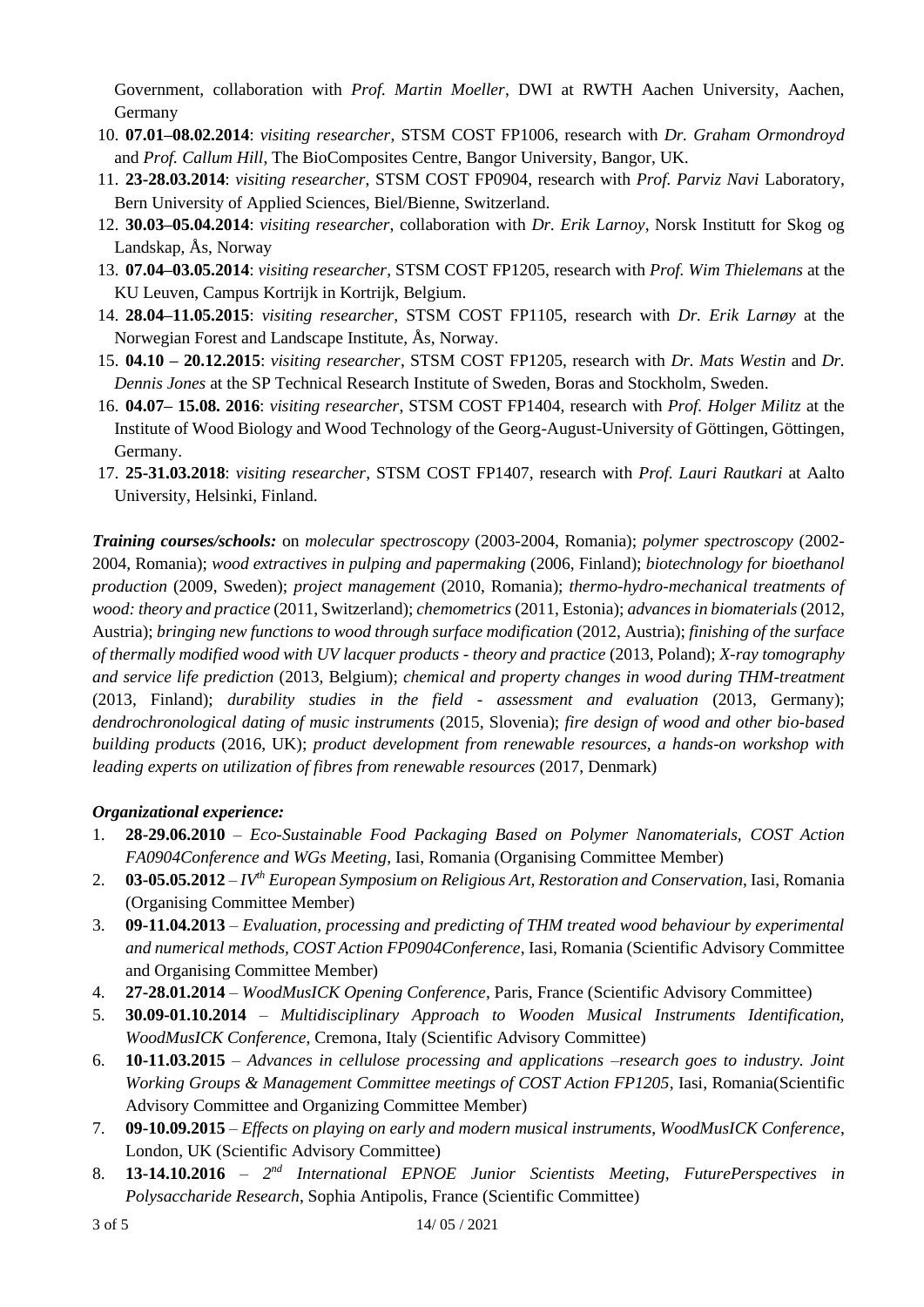- 9. **14-15.05.2018** *3 rd International EPNOE Junior Scientists Meeting*, *Advances in fundamental and applied polysaccharide research*, Maribor, Slovenia (Scientific Committee)
- 10. **03-04.02.2021** *4* th *International EPNOE Junior Scientists Meeting*, *Polysaccharide Research – Fundamentals and Beyond*, Kortrijk, Belgium (Scientific Committee)
- 11. **18-19.08.2021** The eleventh International Symposium on Two-dimensional Correlation Spectroscopy, 2DCOS-11, Iasi, Romania (Organizing Committee Member)

## *Mentoring experience:*

- 1. **07-14.05.2011**: STSM-FP0904-7927, Tobias Turner from the Institute of Vocational Sciences in the Building Trade (IBW), Hanover, Germany, Research theme: *Correlation of HEMI-method and degree of crystallization*
- 2. **06-20.05.2012**: STSM-FP0904-060512-017500, Maria Ines Placencia Pena from the Bern University of Applied Sciences, Laboratory of Wood Technology, Biel/Bienne, Switzerland. Research theme: *Thermal and analytical characterization of welded wood*
- 3. **15.09.2020 - present:** Mustehsan Beg, PhD student at Edinburgh Napier University, Edinburgh, UK. Research: preparation and characterisation of the nanocellulose based battery separators

## *PhD theses referent:*

- 1. **17.11.2016:** *Non-Destructive Surface characterization of Wood Façade Materials and Wood Fungi by Attenuated Total Reflectance Fourier Transform Infrared Spectroscopy*, B.S. Gupta PhD student, Norwegian University of Science and Technology (NTNU), Faculty of Engineering Science and Technology, Trondheim, Norway
- 2. **30.06.2017:** *Obtention and Functionalization of Cellulose Nanofibers from agave tequilana Weber var. azul,* Eduardo Robles Barrios PhD Student, University of the Basque Country, San Sebastian, Spain

## *Master thesis supervisor:*

2018/2019 – Andreas Konstantinou, MSc Advanced Materials Engineering Masters Dissertation, title: *Manufacturing a hydrophobic coating for timber material*, Edinburgh Napier University, Edinburgh, UK

## *Editorial member of journals*:

European Journal of Science and Theology (Guest editor 2012); Wood Material Science and Engineering (2017-present); Forests (Guest editor 2020-2021) International Wood Products Journal – *Associate Editor*, 2021-present

## *Scientific Society Member***:**

2016 – present: EPNOE Junior (from 03.2021 – *vice-chair* of EPNOE Junior)

- 2016 present: ASRO/ CT 118
- 2018 present: SWST (International Society of Wood Science and Technology)
- 2018 present: MoDeSt Society (Modification, Degradation and Stabilisation of Polymers)

*Others*: ability to communicate with people of different ages, social position, culture, and education, and to work with them as a team member or coordinator. Able to adapt to changes, while still delivering to deadlines.

*Skills*: painting of icons in neo-byzantine style, nature and flowers painting and drawing; carpentry; crochet; knitting; embroidery.

*Interests*: Asian history, history of art (antiquity, renaissance); music (piano, violin, Pan's pipe, flute, classical guitar).